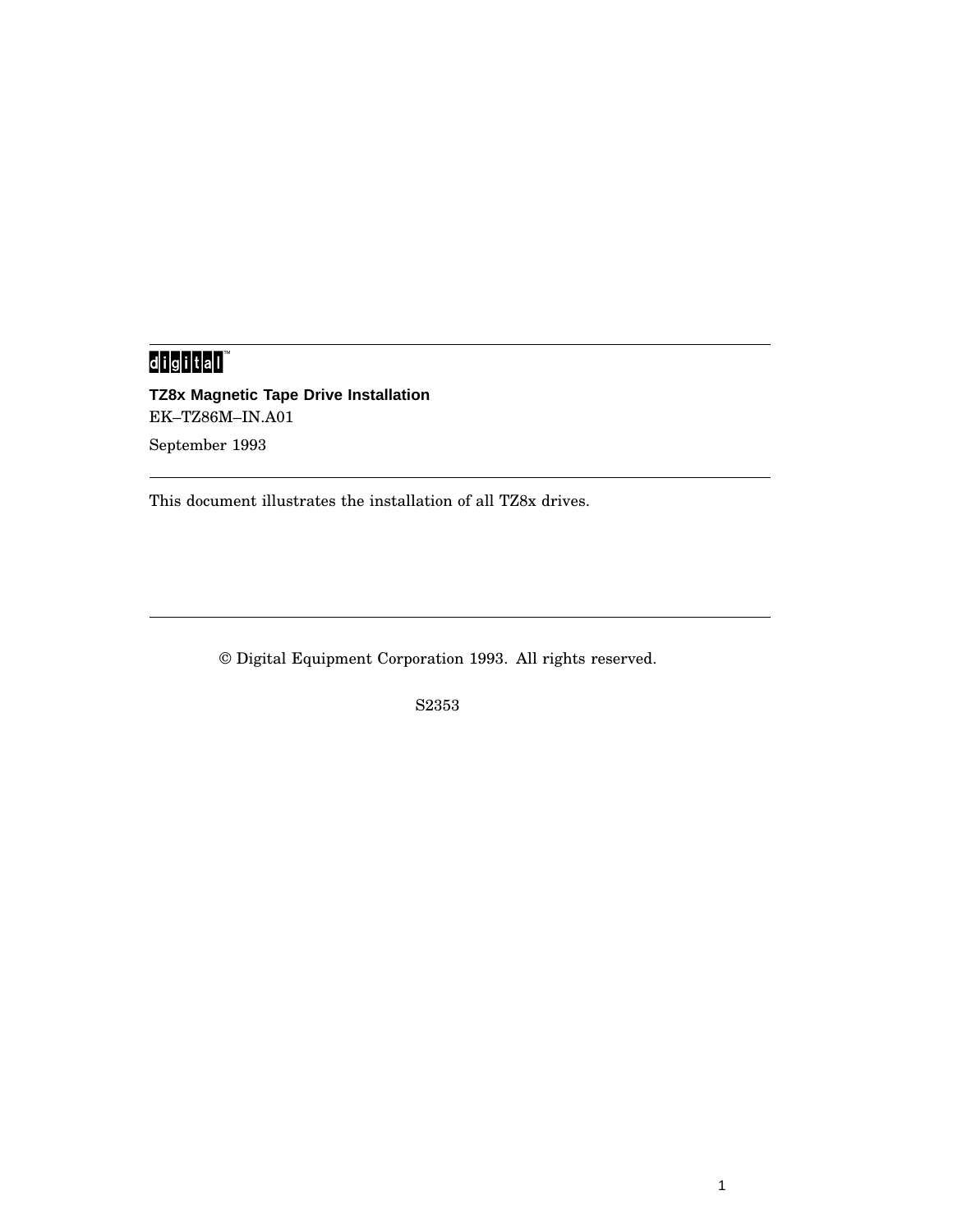## **TZ8x Tape Drives**

| <b>TZ85 Overview</b>                                       |                                                |  |
|------------------------------------------------------------|------------------------------------------------|--|
| Description                                                | Streaming tape drive                           |  |
| Cartridge type                                             | CompacTape III                                 |  |
| Capacity                                                   | $2.6$ GB                                       |  |
| Form factor                                                | $51/4$ in                                      |  |
| Media size                                                 | $1/2$ in                                       |  |
| Transfer rate                                              | 800 KB                                         |  |
| Temperature                                                | $10^{\circ}$ C (50°F)–40°C (104°F) (operating) |  |
| Relative humidity                                          | 20%-80%                                        |  |
| Voltage                                                    | +5 VDC $\pm$ 5% and +12 VDC $\pm$ 5%           |  |
| Current                                                    | $+5$ V: 3.5 A and $+12$ V: .5 A                |  |
| Power                                                      | 40 W                                           |  |
| <b>Add-On Option Part Number</b>                           |                                                |  |
| TZ85 embedded tape drive                                   | TZ85E-MX                                       |  |
| <b>Field Service Orderable</b><br><b>Parts and Options</b> |                                                |  |
| FRUs                                                       | TK85-AX (whole unit replacement)               |  |
| CompacTape III cartridge                                   | TK85K-01                                       |  |
| CompacTape III cartridge<br>(quantity of 7)                | TK85K-07                                       |  |
| CompacTape III cartridge<br>(quantity of 1008)             | <b>TK85K-A0</b>                                |  |
| CleaningTape III cartridge                                 | <b>TK85-HC</b>                                 |  |
| TZ85 controller module                                     | 54-19122-01                                    |  |
| TZ85 drive module                                          | 54-19074-02                                    |  |
| SCSI cable                                                 | 17-02613-01                                    |  |
|                                                            |                                                |  |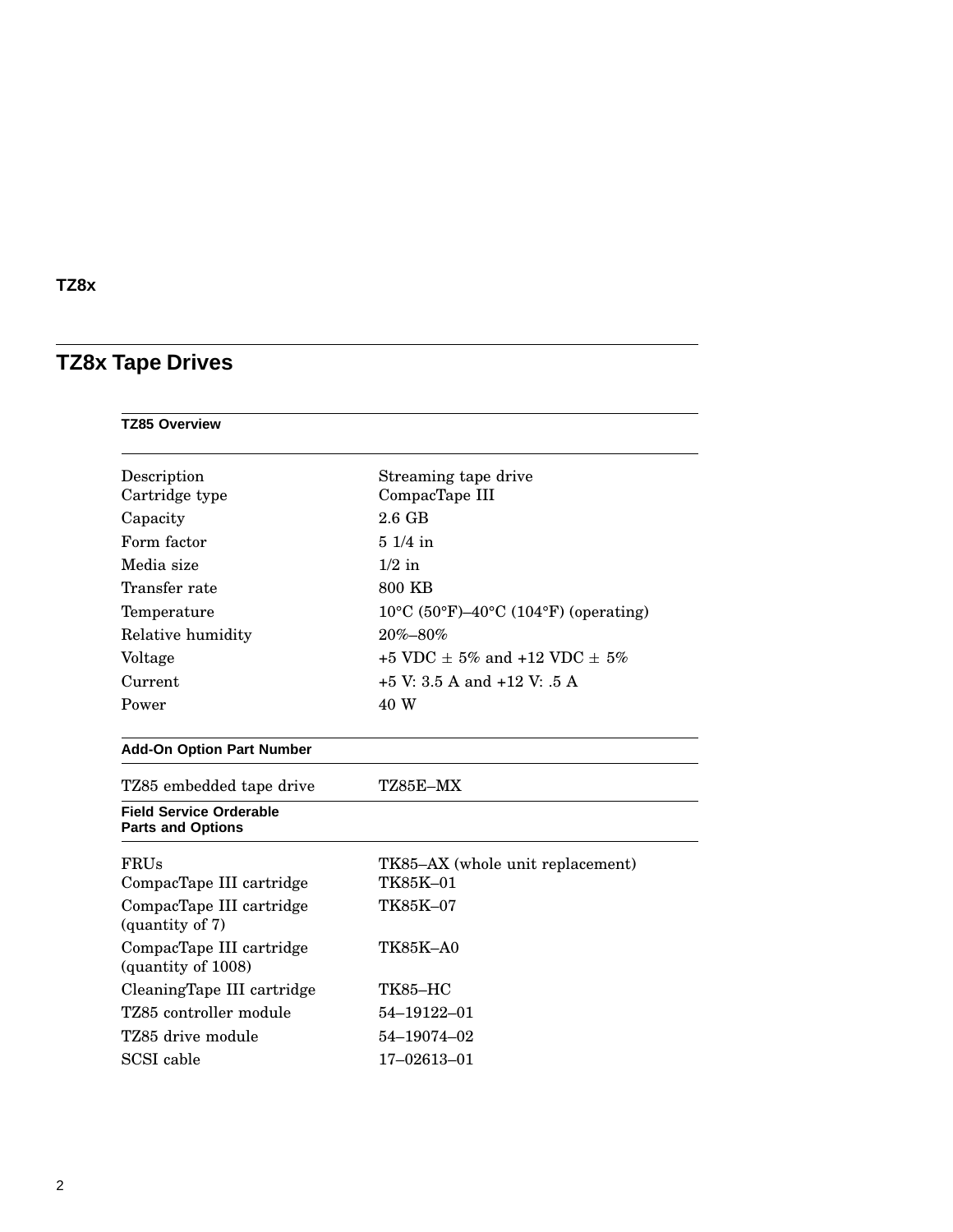#### **Documentation**

| Tx85 Operator's Reference Card | EK-OTK85-RC |
|--------------------------------|-------------|
| Tx85 Cartridge Tape Subsystem  | EK-OTF85-OM |
| <b>DEC</b> 4000 AXP            | EK-KN430-OP |
| Owner's Guide (VMS Ops)        |             |
| DEC OSF/1 AXP                  | EK-SFFIS-UG |
| <b>Factory</b> Installed       |             |
| Software User Guide            |             |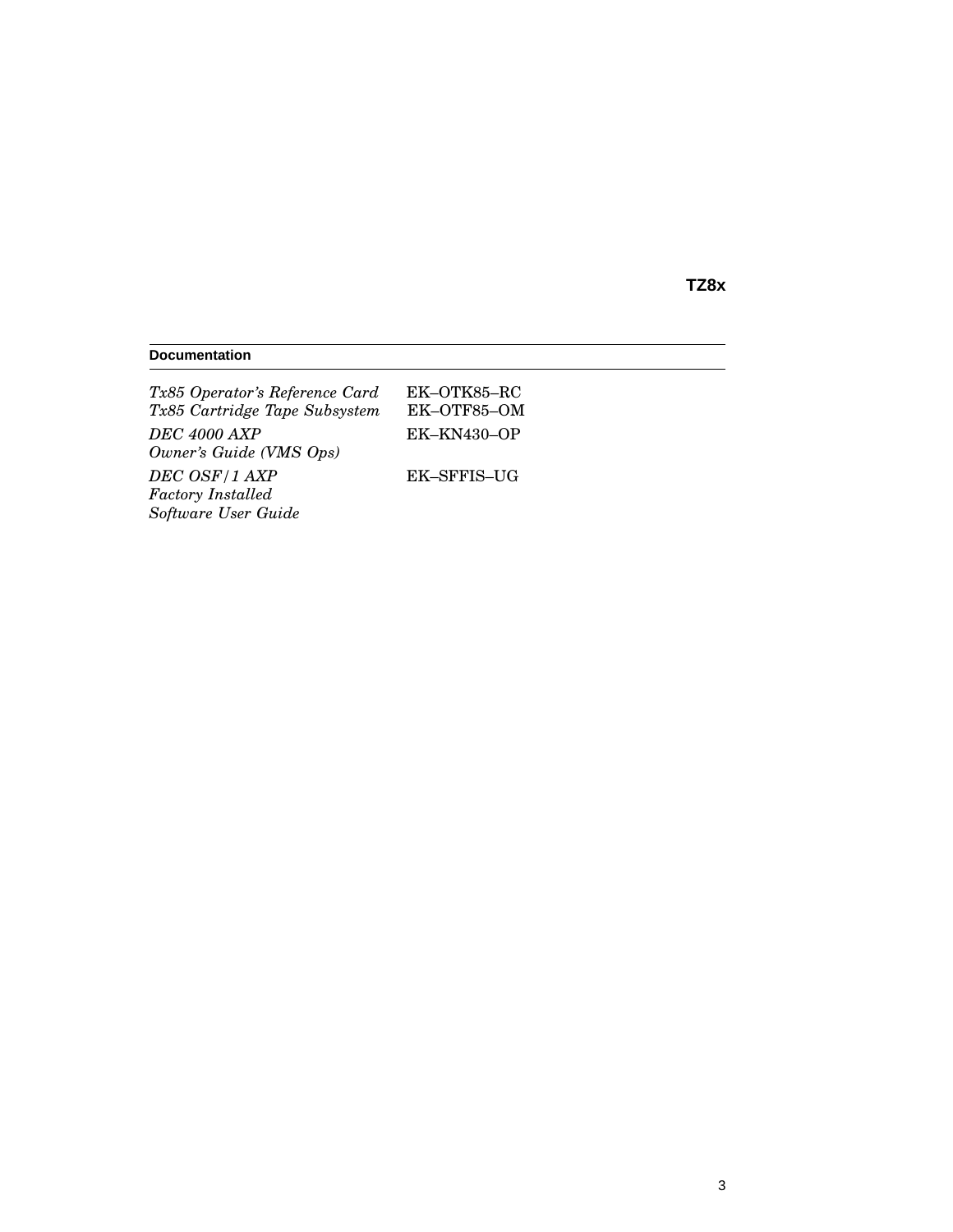| <b>TZ86 Overview</b>                                       |                                                                                 |  |
|------------------------------------------------------------|---------------------------------------------------------------------------------|--|
| Description                                                | Streaming tape drive                                                            |  |
| Cartridge type                                             | CompacTape III                                                                  |  |
| Capacity                                                   | $6.0$ GB                                                                        |  |
| Formfactor                                                 | $51/4$ in                                                                       |  |
| Media size                                                 | $1/2$ in                                                                        |  |
| Transfer rate                                              | 800 KB                                                                          |  |
| Temperature                                                | $10^{\circ}$ C (20 $^{\circ}$ F)-40 $^{\circ}$ C (104 $^{\circ}$ F) (operating) |  |
| Relative humidity                                          | 20%-80%                                                                         |  |
| Voltage                                                    | +5 VDC $+$ 5% and +12 VDC $+$ 5%                                                |  |
| Current                                                    | $+5$ V: 3.5 A and $+12$ V: .5 A                                                 |  |
| Power                                                      | 40 W                                                                            |  |
| <b>Add-On Option Part Number</b>                           |                                                                                 |  |
| TZ86 embedded tape drive                                   | TZ86E-MX                                                                        |  |
| <b>Field Service Orderable</b><br><b>Parts and Options</b> |                                                                                 |  |
| <b>FRUs</b>                                                | TK86-AX (whole unit replacement)                                                |  |
| CompacTape III cartridge                                   | TK85K-01                                                                        |  |
| CompacTape III cartridge<br>$\frac{1}{2}$ (quantity of 7)  | TK85K-07                                                                        |  |
| CompacTape III cartridge<br>(quantity of 1008)             | <b>TK85K-A0</b>                                                                 |  |
| Cleaning Tape III cartridge                                | <b>TK85-HC</b>                                                                  |  |
| TZ86 controller module                                     | 54-19122-01                                                                     |  |
| TZ86 drive module                                          | 54-19074-02                                                                     |  |
| SCSI cable                                                 | 17-02613-01                                                                     |  |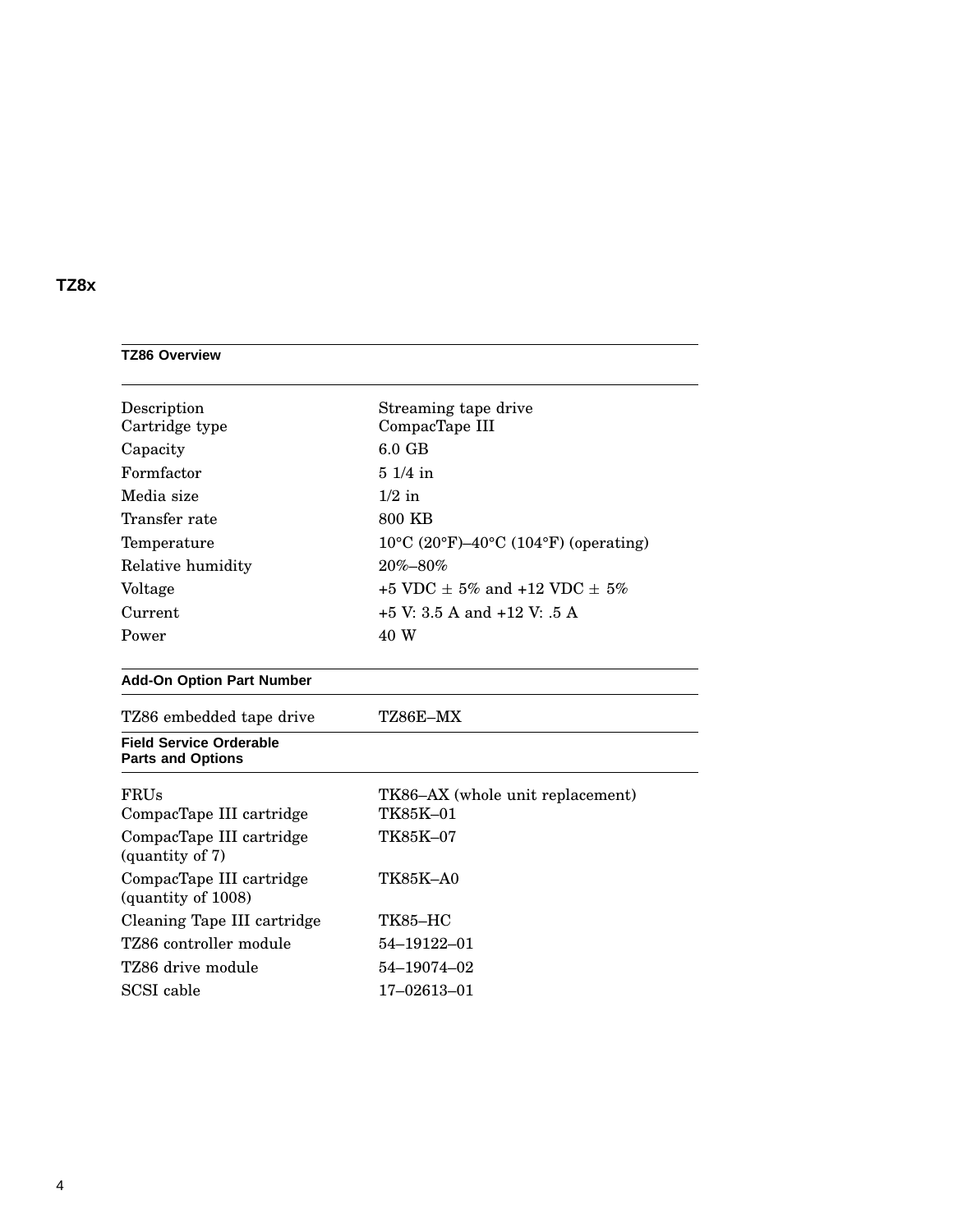#### **Documentation** *Tx86 Tape Drive Operator's Reference Card* EK–OTK86–RC *Tx86 Series Cartridge Tape Subsystem Owner's Manual* EK–OTX86–OM *Tx867 Series Magazine Tape Subsystem Owner's Manual* EK–TX867–OM *DEC 4000 AXP Owner's Guide (VMS Ops)* EK–KN430–OP *DEC OSF/1 AXP Factory Installed Software User Guide* EK–SFFIS–UG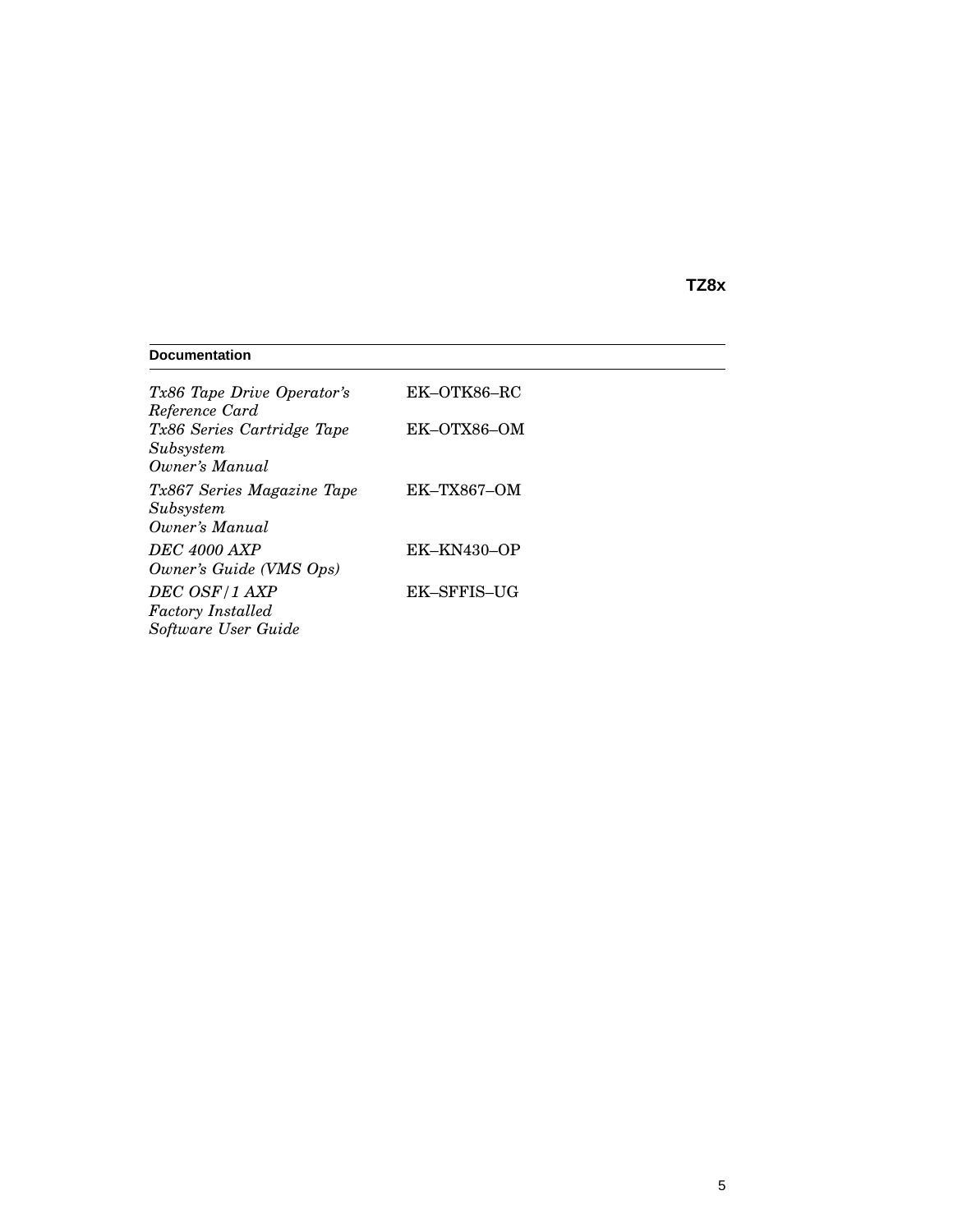

**Front**





MLO-008223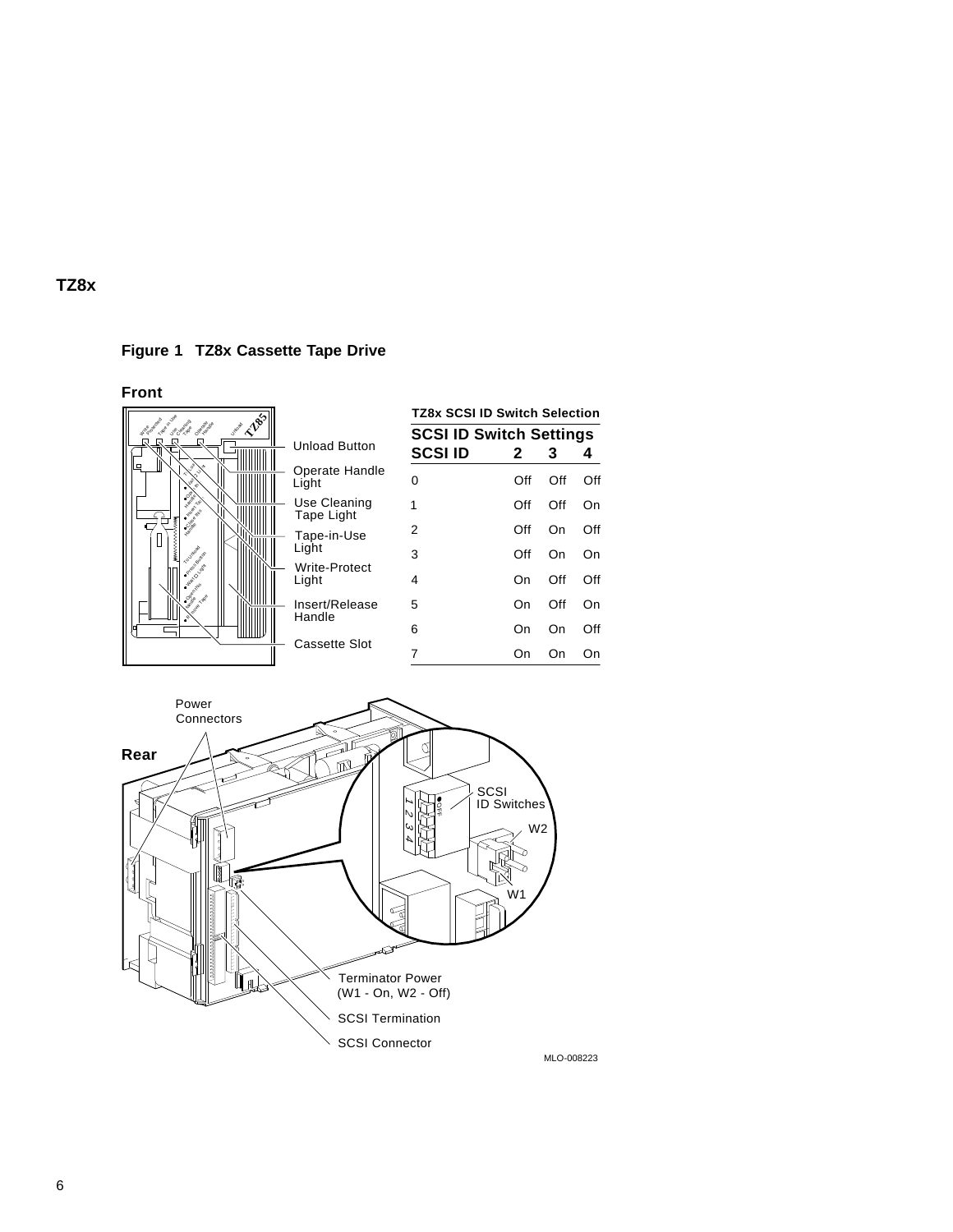**Note**

The SCSI ID select cable overrides the SCSI ID switches.



**Figure 2 TZ8x Assembly**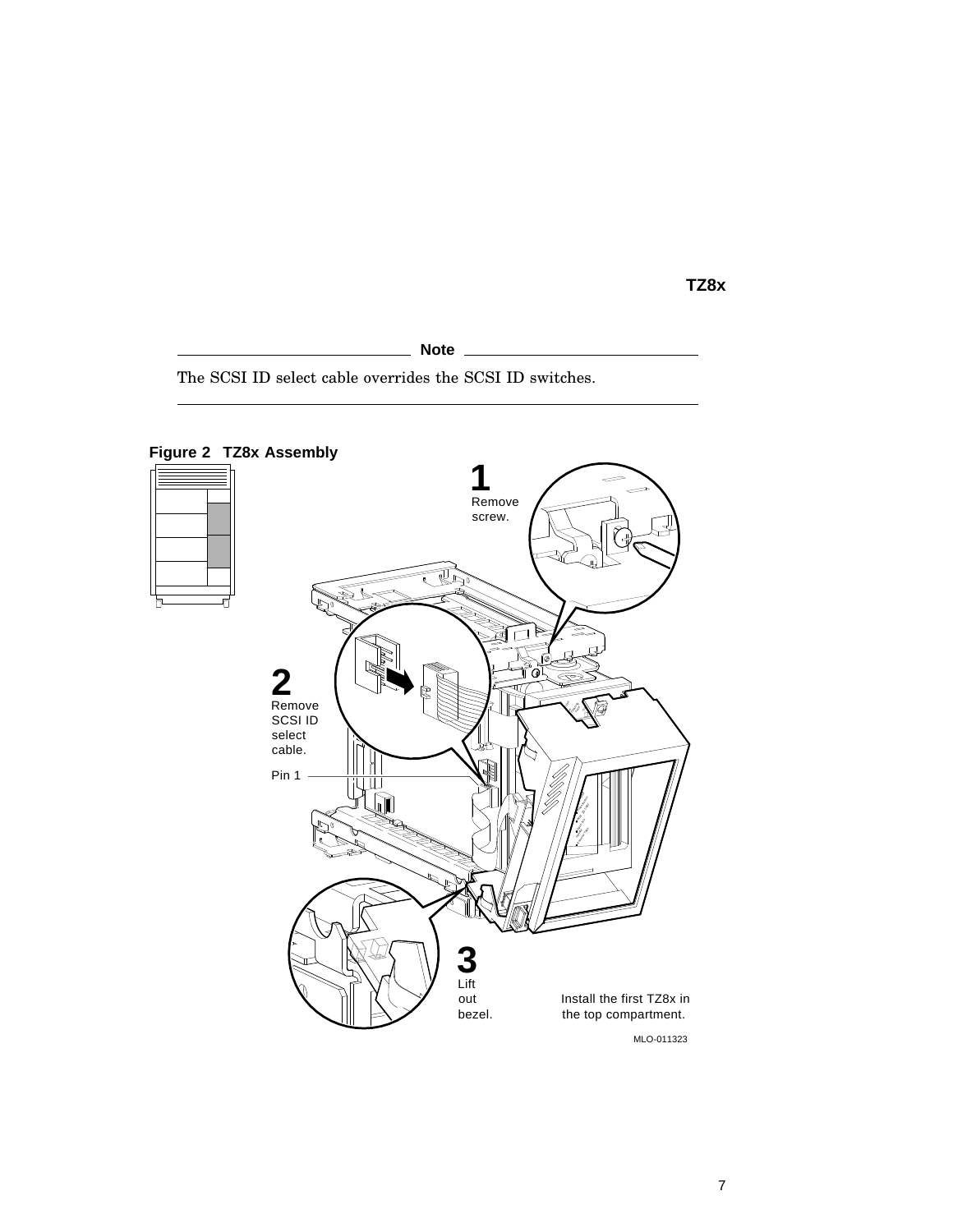\_ Note \_

When a removable-media compartment is empty, install blank bezels to maintain maximum airflow. See Storage Tray Information in the *DEC 4000 AXP Options Guide* for part numbers and illustrations.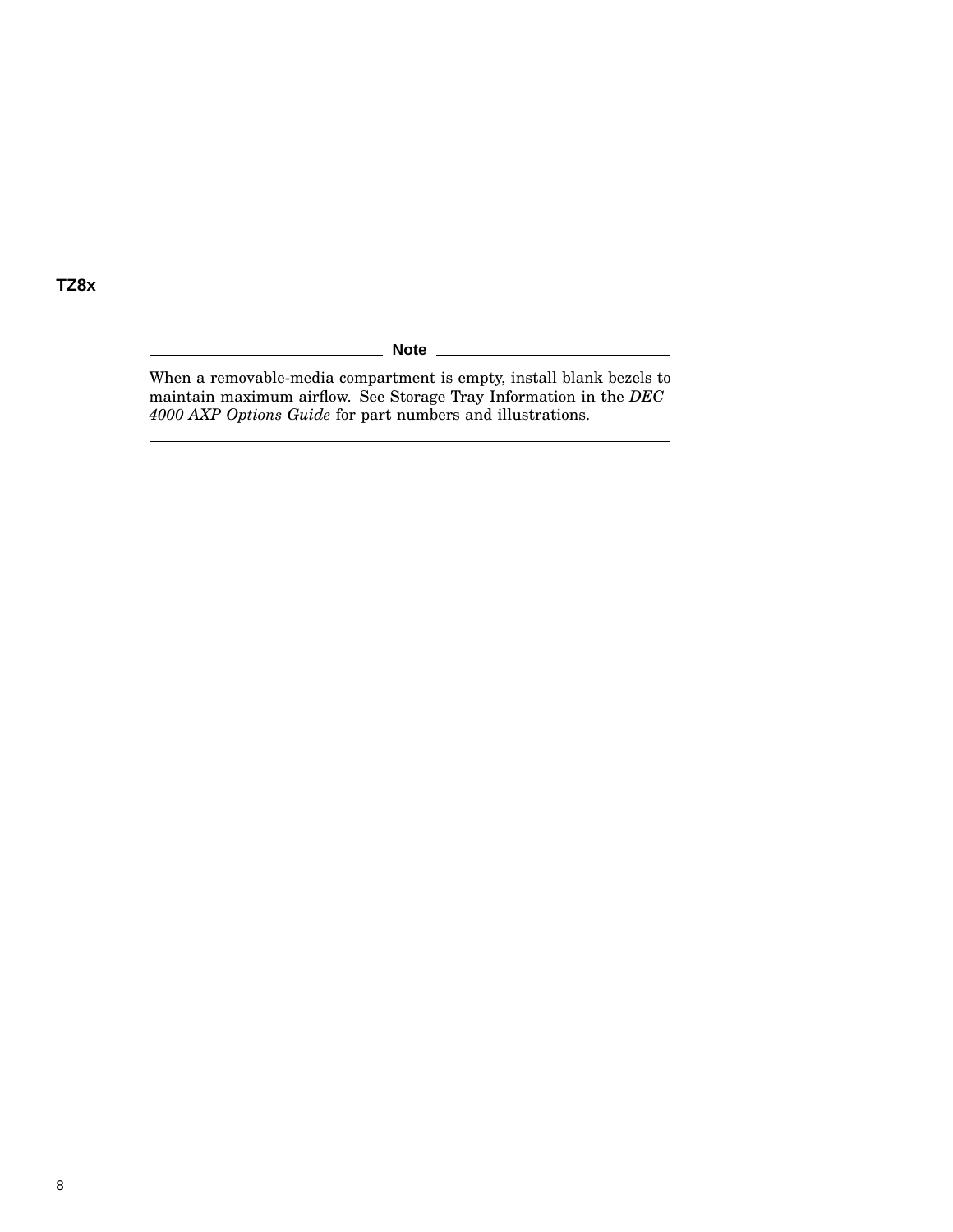

**Figure 3 Bus Continuity Card**

When either the J6 or J7 backplane connector is not used, insert the bus continuity card into those slots to maintain bus continuity. Two bus continuity cards are already installed in the backplane.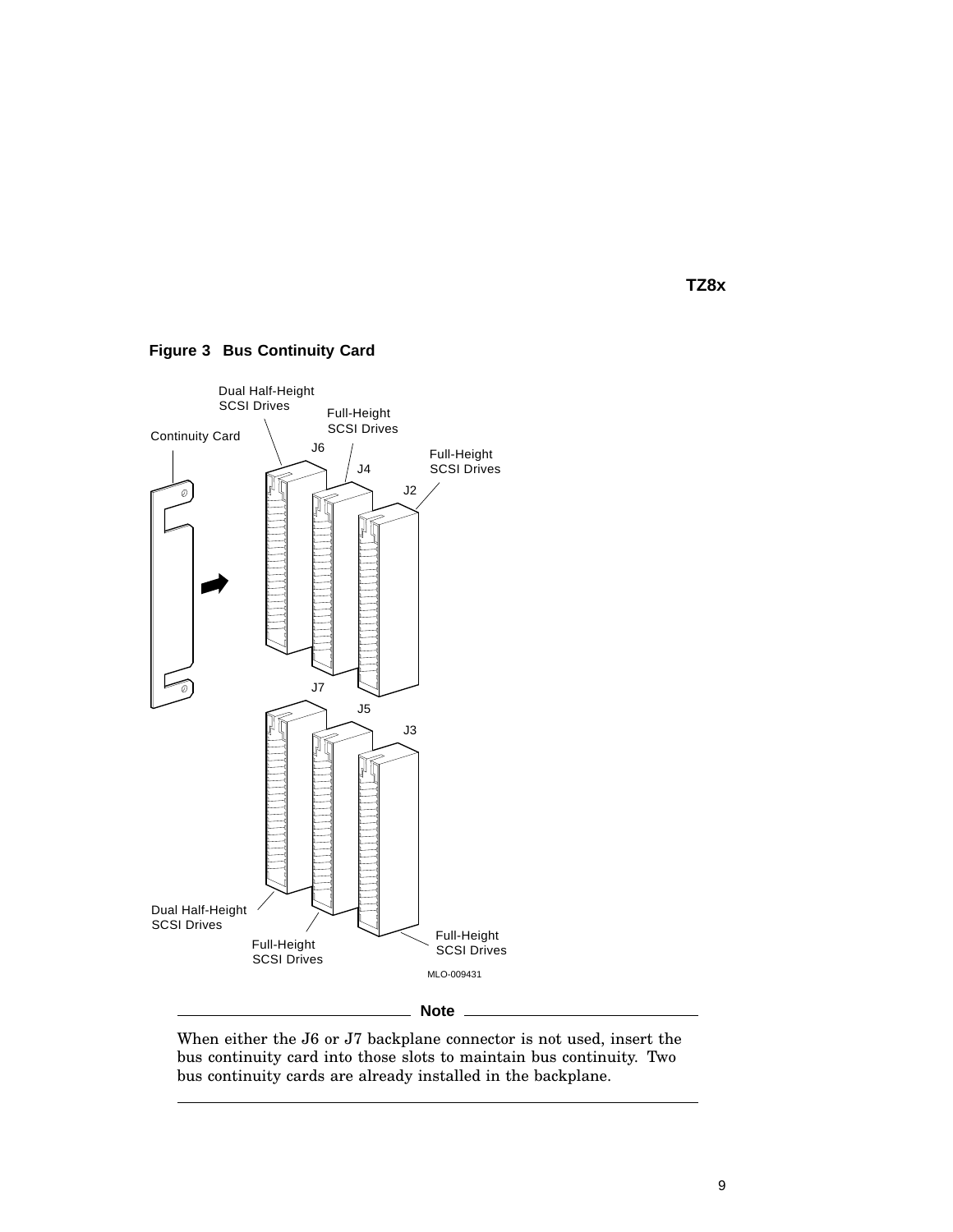| Light                      | <b>State</b>         | <b>Condition</b>                                                                               |
|----------------------------|----------------------|------------------------------------------------------------------------------------------------|
| Operate handle (green)     | On.                  | Okay to operate the cartridge<br>insert/release handle.                                        |
|                            | Off                  | Do not operate the cartridge<br>insert/release handle.                                         |
| Tape in use (yellow)       | <b>Blinks</b><br>On. | Tape is moving.<br>Tape is loaded (ready for use).                                             |
| Write-protected (orange)   | On<br>Off            | Tape is write-protected.<br>Tape is write-enabled.                                             |
| Use cleaning tape (orange) | On.<br>off           | Load a CleaningTape III<br>Cleaning not required.                                              |
| All four lights            | On.<br><b>Blinks</b> | Power-On Self-Test is in progress.<br>Drive fault occurred.<br>(Press Unload button to clear.) |

#### **TZ8x Light Summary**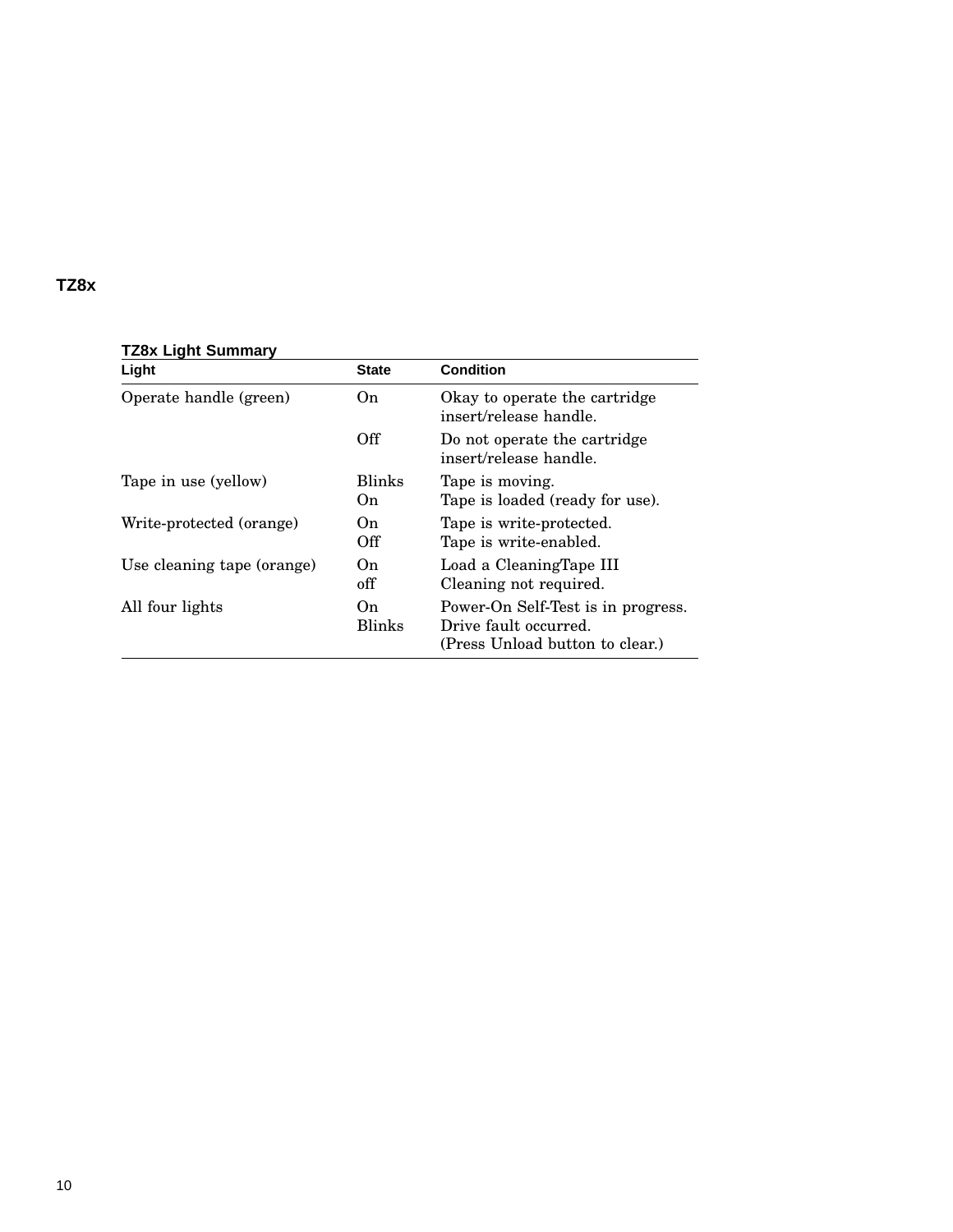

**Figure 4 TZ8x: Inserting a Tape**